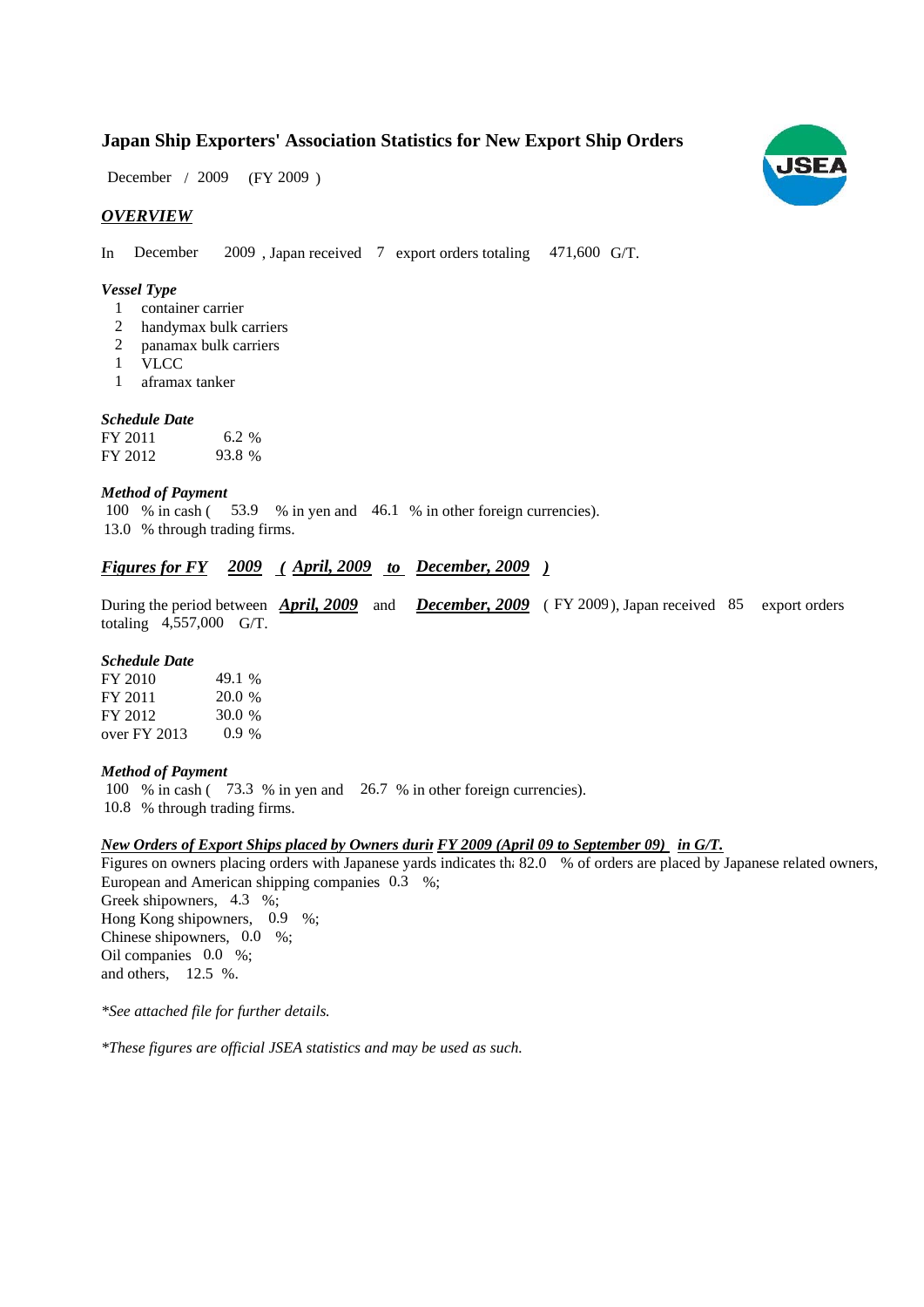# New Export Orders Placed in December 2009 (FY 2009) Based on Fiscal Year

JSEA (January 2010)

| Description              |     | Apr 08 to Mar 09 |     | Apr $09$ to Aug $09$ | September 2009 |         | October 2009 |         | November 2009 |         | December 2009 |         | Apr $09$ to Dec $09$ |           | Jan 09 to Dec 09 |           |
|--------------------------|-----|------------------|-----|----------------------|----------------|---------|--------------|---------|---------------|---------|---------------|---------|----------------------|-----------|------------------|-----------|
|                          | No. | G/T              | No. | G/T                  | No.            | G/T     | No.          | G/T     | No.           | G/T     | No.           | G/T     | No.                  | G/T       | No.              | G/T       |
| <b>General Cargos</b>    |     | 712.580          |     | 216,000              |                |         |              | 105,900 |               | 105,900 |               | 105,900 |                      | 533,700   |                  | 533,700   |
| <b>Bulk Carriers</b>     | 276 | 11,078,040       |     | 1,826,910            |                | 102,900 |              | 92.100  |               | 237,890 |               | 148,300 | 63                   | 2,408,100 | 81               | 3,009,560 |
| <b>Tankers</b>           | 39  | 2,770,610        |     | 722,500              |                | 440,600 |              | 160,300 |               | 60.400  |               | 217,400 |                      | 1,601,200 |                  | 2,154,450 |
| <b>Combined Carriers</b> |     |                  |     |                      |                |         |              |         |               |         |               |         |                      |           |                  |           |
| Others                   |     |                  |     | 14.000               |                |         |              |         |               |         |               |         |                      | 14,000    |                  | 14,000    |
| Total                    | 330 | 14,561,230       | 54  | 2,779,410            |                | 543,500 |              | 358,300 | 13            | 404,190 |               | 471,600 | 85                   | 4,557,000 | 111              | 5,711,710 |
| FY 2008 / FY 2007 (%)    |     | $*53.2$          |     | 28.3                 |                | 24.5    |              | 62.7    |               | 76.5    |               | 171.5   |                      | 34.0      |                  | $** 29.4$ |
| In CGT                   |     | 6,704,499        |     | ,188,113             |                | 238,462 |              | 141,140 |               | 196,612 |               | 189,852 |                      | 1,954,179 |                  | 2,528,526 |

*Figures for shipbuilding orders of 500 G/T and over for export as steel vessels placed with JSEA members are covered.* \*FY 2008/FY2007

\*\*Calendar Year 2009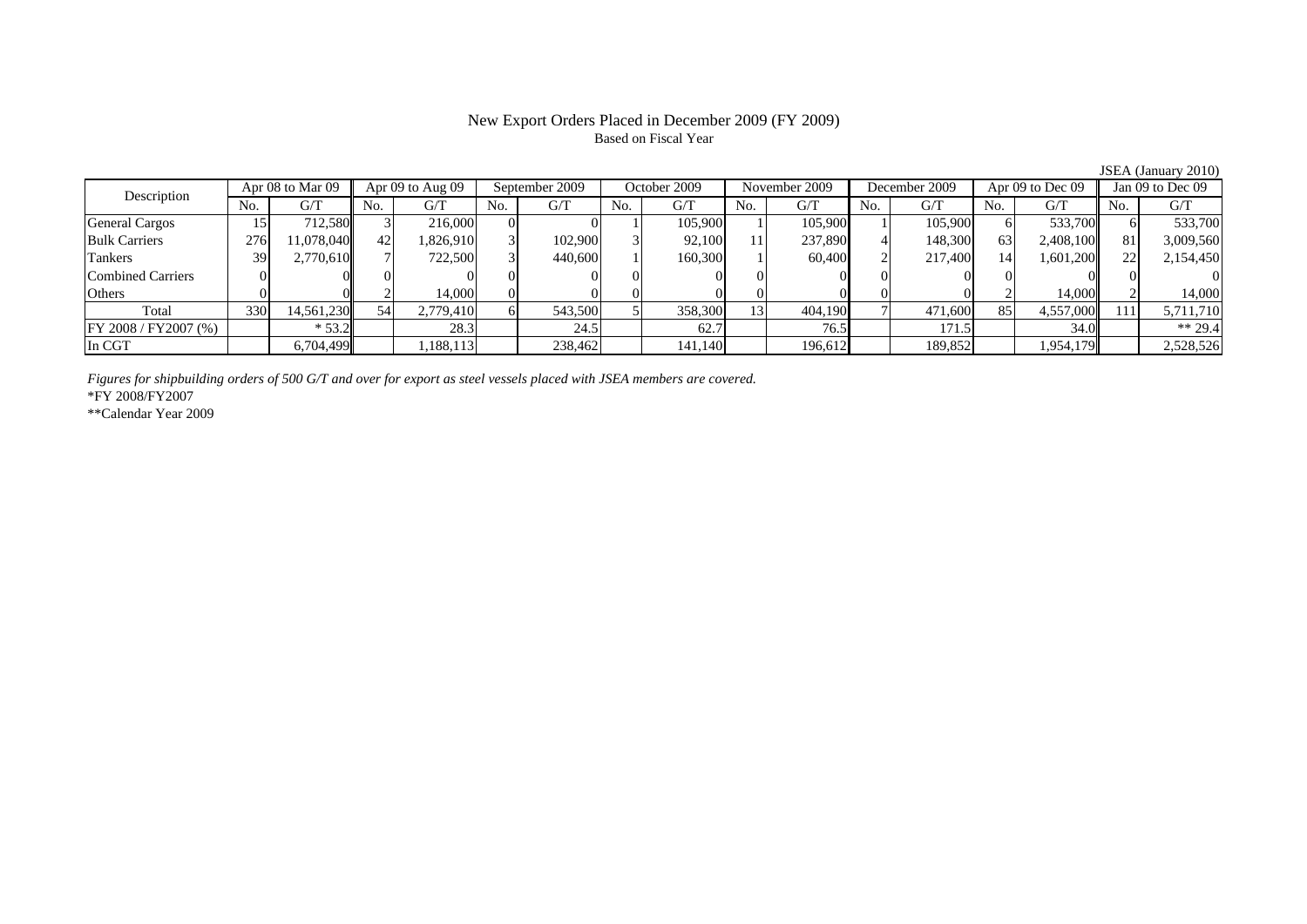# Export Ships Delivered in December 2009 (FY 2009) Based on Fiscal Year

JSEA (January 2010)

| Description              |     | Apr 08 to Mar 09 |                 | Apr $09$ to Aug $09$ |     | September 2009 |                 | October 2009 |     | November 2009 |     | December 2009 |     | Apr 09 to Dec 09 |     | Jan 09 to Dec 09 |  |
|--------------------------|-----|------------------|-----------------|----------------------|-----|----------------|-----------------|--------------|-----|---------------|-----|---------------|-----|------------------|-----|------------------|--|
|                          | No. | G/T              | No.             | G/T                  | No. | G/T            | N <sub>0</sub>  | G/T          | No. | G/T           | No. | G/T           | No. | G/T              | No. | G/T              |  |
| <b>General Cargos</b>    | 28  | 1,062,439        |                 | 410.231              |     | 115.958        |                 |              |     |               |     | 36,782        |     | 562,971          | 22  | 1,015,147        |  |
| <b>Bulk Carriers</b>     | 216 | 9,467,947        | 85              | 3,655,621            | 191 | 954,416        | 22              | 962,263      | 22  | 978,437       | 12  | 671,646       | 160 | 7,222,383        | 222 | 9,844,915        |  |
| Tankers                  | 94  | 5,227,663        | 40 <sup>1</sup> | 1,802,135            |     | 232,361        |                 | 771,345      |     | 205,823       |     | 227,656       | 62  | 3,239,320        | 931 | 5,089,127        |  |
| <b>Combined Carriers</b> |     |                  |                 |                      |     |                |                 |              |     |               |     |               |     |                  |     |                  |  |
| Others                   |     | 7.000            |                 |                      |     |                |                 |              |     |               |     |               |     |                  |     |                  |  |
| Total                    | 339 | 15,765,049       | 134             | 5,867,987            | 26  | 1,302,735      | 33 <sup>1</sup> | 1,733,608    | 25  | 1,184,260     |     | 936,084       | 235 | 11.024.674       | 337 | 15,949,189       |  |
| FY 2008 / FY 2007 (%)    |     | $*102.2$         |                 | 115.3                |     | 103.3          |                 | 111.1        |     | 85.4          |     | 60.7          |     | 101.7            |     | ** 99.8          |  |
| In CGT                   |     | 7,653,058        |                 | 2,814,636            |     | 557,180        |                 | 720,181      |     | 580,378       |     | 458,491       |     | 5,130,866        |     | 7,571,224        |  |

*Deliveries of new shipbuilding orders of 500 G/T and over for export as steel vessels placed with JSEA members are covered.*

\*FY 2008/FY2007

\*\*Calendar Year 2009